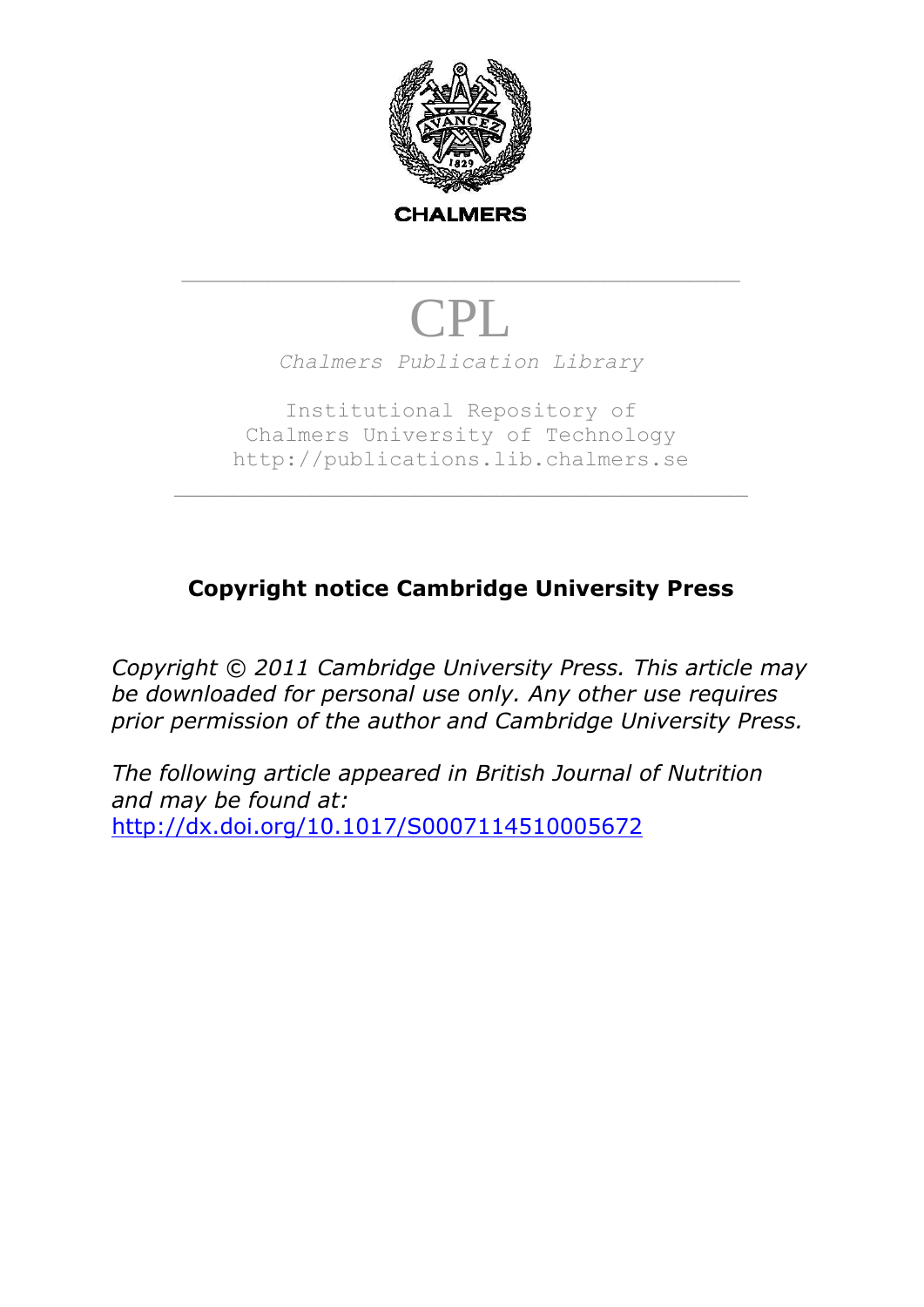### Iron regulates the uptake of ascorbic acid and the expression of sodium-dependent vitamin C transporter 1 (SVCT1) in human intestinal Caco-2 cells

Nathalie M. Scheers\* and Ann-Sofie Sandberg

Department of Chemical and Biological Engineering/Food Science, Chalmers University of Technology, SE-412 96 Goteborg, Sweden

(Received 28 June 2010 – Revised 18 November 2010 – Accepted 6 December 2010 – First published online 21 March 2011)

#### Abstract

Ascorbic acid (vitamin C) has major effects on the intestinal uptake and utilisation of Fe in humans. The objective of the present study was to investigate the impact of Fe on the acquisition of ascorbic acid. The strategy was to study the cellular uptake and transport of ascorbic acid in the presence of Fe and also to observe the expression of the Na-dependent vitamin C transporter 1 (SVCT1) protein in human intestinal Caco-2 cells. SVCT1 is involved in the cellular uptake of ascorbic acid and is therefore a candidate for playing a role in the regulation of Fe utilisation. Caco-2 cells were cultured on transmembrane inserts in a three-compartment system followed by treatment with various combinations of FeCl<sub>2</sub>.4H<sub>2</sub>O (10–20  $\mu$ mol/l) and sodium ascorbate (150  $\mu$ mol/l). ELISA and Western blot analyses revealed that both SVCT1 and ferritin expressions were up-regulated in the presence of ascorbic acid in the basal compartment underneath the cells (10 and 22 %, respectively). Furthermore, when cells deficient in ascorbic acid were exposed to Fe, SVCT1 expression increased significantly (23.7%). The increase in SVCT1 expression correlated with an increase in ascorbic acid uptake (285%) in Fe-treated cells, as indicated by the SVCT1 inhibitor quercetin. We conclude that Fe plays an important role in regulating the uptake of ascorbic acid in human intestinal Caco-2 cells. This new angle could change the conceptual thinking of Fe and ascorbic acid utilisation and assist in the treatment and prevention of ascorbic acid-deficiency syndromes such as scurvy.

Key words: Sodium-dependent vitamin C transporter 1: Iron: Ascorbic acid: Vitamin C

Most mammals synthesise ascorbic acid in the liver to fulfil their nutritional requirements. The last steps of the biosynthesis of ascorbic acid involve the enzyme L-gulonolactone  $oxidase<sup>(1)</sup>$ . In species such as humans and guinea pigs, the gene for L-gulonolactone oxidase is mutated, and therefore the bioproduction of ascorbic acid is absent<sup>(2)</sup>. Humans are completely dependent on acquiring exogenous ascorbic acid from the diet.

Ascorbic acid is essential for the synthesis of collagen in humans, and deficiency of ascorbic acid can lead to the disease scurvy where collagen molecules are destabilised, giving rise to various symptoms including haemorrhage, myalgia and anaemia. A retrospective study by Olmedo et  $al^{(3)}$  has shown that in modern industrialised societies, scurvy is mostly a comorbid condition in already ill patients or occurs as a complication of disorders affecting nutrition in general. The chemical structure of ascorbate makes it a good electron donor/acceptor, and it is this antioxidative/ pro-oxidative property for which ascorbic acid is best

known for. In the plasma, ascorbate is the primary antioxidant and is required to prevent the peroxide-mediated oxidation of  $LDL<sup>(4)</sup>$ . Ascorbic acid is also one of the best enhancers of the intestinal absorption of Fe in humans<sup> $(5)$ </sup>. The Fe uptakeenhancing effect of ascorbic acid has been shown in cell studies to be due to extracellular effects<sup> $(6)$ </sup>. In a previous study in our laboratory, it was shown that ascorbic acid also affects the regulation of Fe uptake by intracellular mechanisms<sup> $(7)$ </sup>.

In the present study, we examined the regulation of the Na-dependent vitamin C transporter 1 (SVCT1) in human intestinal Caco-2 cells in the presence or in the absence of Fe, in order to elucidate whether Fe status affects the uptake of ascorbate. Preliminary data suggest a synergistic relationship for the uptake and utilisation of these two nutrients. A possible intermediary in the crosstalk between Fe and ascorbate is protein kinase C (PKC), which has been found to play a role in the metabolism of both Fe and ascorbic acid.

PKC is an intracellular kinase that is a mediator in several intracellular signal transduction cascades. It is activated by

\* Corresponding author: N. M. Scheers,  $fax + 46$  31 772 3830, email nathalie.scheers@chalmers.se

Abbreviations: FBS, fetal bovine serum; MEM, minimal essential medium; PKC, protein kinase C; SVCT1, Na-dependent vitamin C transporter 1.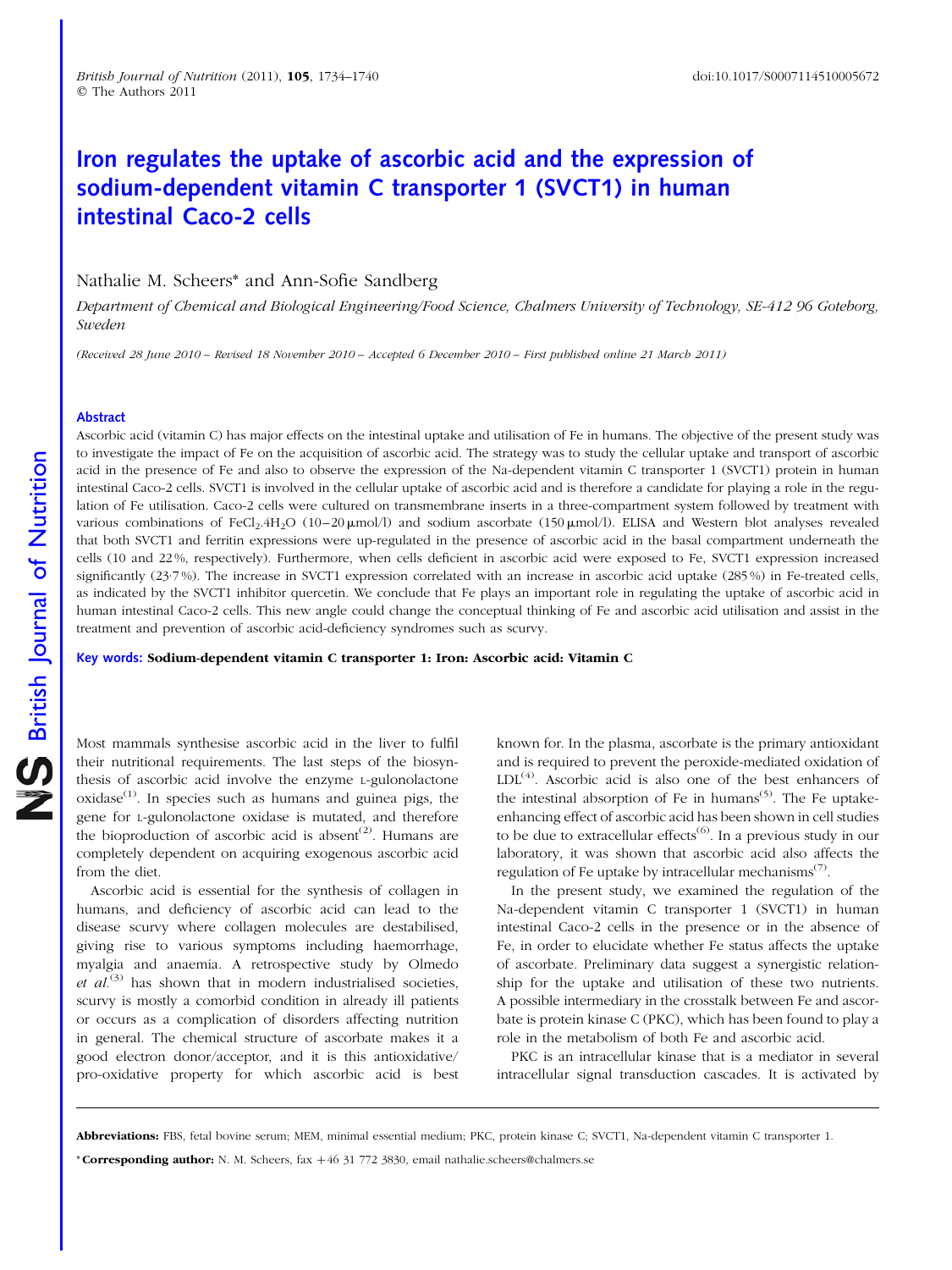second messengers such as cyclic AMP and diacylglycerols. Various isoforms of PKC exist, and the  $\beta$ -isoform has been shown to be activated by ferric iron bound to transferrin in several cell types<sup>(8)</sup>. Activated PKC- $\beta$  phosphorylates the Fe-responsive element-binding protein $^{(9)}$ , which suggests that it is involved in the regulation of the affinity of Feresponsive element-binding protein for its substrates transferrin, Nramp2 and ferritin mRNA.

Ascorbate is actively transported into the cell interior by two transporters: SVCT1 and SVCT2. SVCT1 is believed to be the predominant isoform in the human intestine. This dominance is supported by indications that SVCT1 mRNA expression is down-regulated by the presence of ascorbate in the intestinal lumen, while SVCT2 is unaffected $(10)$ . A second route exists for indirectly increasing intracellular ascorbate levels. Facilitated diffusion of oxidised ascorbate, dehydroascorbate, occurs through the GLUT1,  $-3$  and  $-4$  transporters<sup> $(11,12)$ </sup>. Dehydroascorbate is then reduced to ascorbate inside the cell or transported across the basal membrane into the circulation by means of these glucose transporters. It has been shown that the ascorbate transporter SVCT1 is exclusively expressed on the apical membrane of Caco-2 cells, and therefore does not mediate the basal transport of ascorbate<sup> $(13)$ </sup>.

The presence of SVCT1 transporters in the apical membrane has been shown to be regulated by PKC in transfected monkey kidney (COS-1) cells<sup> $(14)$ </sup>. In this cell type, activated PKC (by phorbol 12-myristate 13-acetate) leads to a decrease in ascorbate uptake that is suggested to be caused by a down-regulation of SVCT1 transporters at the cell surface. To our knowledge, there are no studies on the effects of ascorbic acid on PKC activity. Our hypothesis is that ascorbic acid activates PKC, which leads to the down-regulation of SVCT1 and subsequently lowers the uptake of ascorbate. Ascorbate has been previously shown to down-regulate SVCT1 expression in Caco-2 cells $^{(10)}$ , which was also the case in the present study. The major hypothesis of the present study is that Fe affects the uptake of ascorbate. We have focused on evaluating the involvement of the SVCT1 protein, and we have attempted to investigate whether PKC could be responsible for the observed effects.

#### Materials and methods

#### **Materials**

Plastics for cell cultivation were produced by Corning (San Fransisco, MA, USA). Media, supplements and other reagents for culture maintenance were produced by PAA Laboratories (Pasching, Austria). Reagents were obtained from Sigma-Aldrich (Schnelldorf, Germany), if otherwise not stated. For the experiments, ascorbic acid was used in the form of sodium ascorbate, and Fe was added as  $Fe(II)Cl<sub>2</sub>·4H<sub>2</sub>O$ .

#### Primary and secondary antibodies

Antibodies used in the present study were commercially produced, tested and recommended for the application. Rabbit anti-human SVCT1 was produced by Alpha Diagnostic (San Antonio, CA, USA). Specificity was successfully tested by blocking the SVCT1 antibody recognition site with a fifteenamino acid immunising peptide identical to a portion of the binding region in the cytoplasmic domain of human SVCT1. According to the manufacturer, there is no significant homology with related transport proteins for the control peptide. For the calculation of standard curves in the ELISA experiments, ferritin was detected in samples of known concentration by a rabbit anti-human ferritin antiserum (Sigma-Aldrich). In the ELISA, the primary rabbit IgG were detected by a goat anti-rabbit IgG  $\beta$ -lactamase tumour endothelial marker 1 (TEM)-1 conjugate (Invitrogen, Eugene, OR, USA). For Western blots, the secondary antibody was a goat anti-rabbit IgG conjugated with horseradish peroxidase (Bio-Rad, Sundbyberg, Sweden).

#### Cell line and cell culture

Caco-2 cells (HTB-37) were purchased from the American Type Culture Collection (Rockville, MD, USA) at passage 19. Stock cultures were maintained in Dulbecco's modified Eagle's medium supplemented with heat-inactivated fetal bovine serum (FBS;  $16\%$  (v/v)) and non-essential amino acids (0.9%  $(v/v)$ ). The cell cultures were grown at  $37^{\circ}$ C in 95% humidified air and 5%  $CO<sub>2</sub>$ . At passages 32–41, the cells were seeded in twelve-well plates with Transwell<sup>®</sup> polycarbonate inserts at 60 000 cells/insert. All experiments were initiated 14 d after seeding. No antibiotics or antifungal agents were used.

### Cell experiments for the measurement of ascorbic acid uptake

At 12 d after seeding, the medium was exchanged for minimal essential medium (MEM) with Earle's salt (E15-825; PAA) supplemented with  $2\%$  (v/v) FBS. At 24 h before the experiments, the cells were treated in the basal compartment with MEM-FBS, unsupplemented or supplemented with Fe  $(10 \mu \text{mol/L})$ . Fe is readily absorbed from this compartment into the cell. The experiments were initiated by washing the cells in PBS followed by incubation with Hank's balanced salt solution supplemented with ascorbic acid  $(150 \,\mu\text{mol/l})$  in the apical compartment and Hank's balanced salt solution with Fe (10 $\mu$ mol/l) in the basal compartment. Care was taken to make sure that there was no contact between the Fe- and ascorbic acid-containing media. The cells were incubated with these media for 2h, after which the apical and basal media were collected for ascorbic acid analysis. The cells were lysed in radio-immunoprecipitation assay buffer and divided into aliquots for total protein and ascorbic acid analyses. All samples for ascorbic acid analyses were diluted to a final concentration of meta-phosphoric acid  $(3\% (v/v))$ , Tris (carboxyethyl) phosphine hydrochloride (0.312 mmol/l) and EDTA (1 mmol/l). The samples were also diluted without Tris (carboxyethyl) phosphine hydrochloride to distinguish between ascorbic acid and dehydroascorbic acid $(15)$ . The ascorbic acid analyses were run by HPLC. A Jasco system (Jasco Corporation, Tokyo, Japan) with a Jasco As-2080 Plus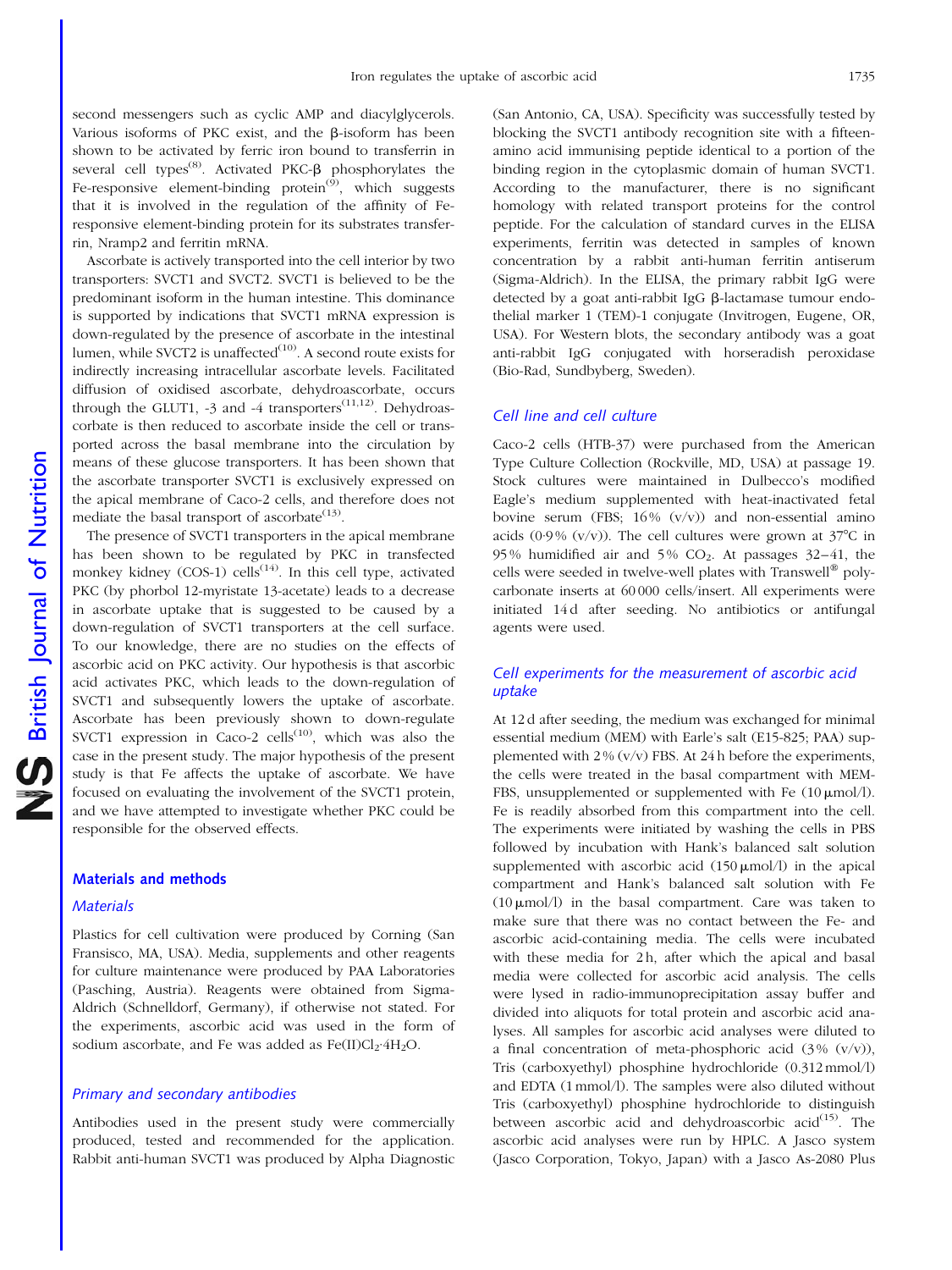<span id="page-3-0"></span>pump and autosampler Jasco As-2057 was employed. The samples were separated using an Aquasil C18,  $3 \mu m$  and 150 *£* 4·6 mm column (Thermo Electron Corporation, Marietta, OH, USA). The flow rate was 0·4 ml/min. The mobile phase was NaH<sub>2</sub>PO<sub>4</sub> (50 mmol/l) adjusted to pH 2·8 with  $H_3PO_4$  $(1.5 \text{ mol/l})$ , EDTA  $(200 \text{ mg/l})$  and methanol  $(2\% (v/v))$ . Electrochemical detection was carried out using a Decade II system; Antec Leyden in DC mode (flow cell: VT-03, glassy carbon WE, 3 mm; E-cell: 800 mV v. Ag/AgCl/KCl; I-cell: 50 nA). Signal analysis was conducted using Jasco ChromPass software (Jasco Corporation).

#### Cell experiments for the investigation of protein kinase C involvement and inhibition of sodium-dependent vitamin C transporter 1

The basic procedure was as described in the previous section with a few exceptions. The Fe concentration was 10 or 20  $\mu$ mol/l. Cells were treated with the PKC inhibitor Go 6983 (5  $\mu$ mol/l), the PKC activator phorbol 12-myristate 13acetate at  $1 \mu \text{mol}/l$  or the SVCT1 transport inhibitor quercetin dihydrate (50  $\mu$ mol/l) for 1·5 h before the ascorbate addition. The co-incubation lasted for 1·5 h. The inhibitors and the activator were all dissolved in dimethyl sulphoxide. The total concentration of dimethyl sulphoxide in the wells was 0·01 %. Dimethyl sulphoxide (0·01 %) was also given to the cells as a control. After the co-incubations, the cells were lysed, and intracellular ascorbate/dehydroascorbate levels were analysed by HPLC. The apical media were analysed to differentiate between ascorbate and dehydroascorbate levels at the start  $(t = 0 h)$  and at the end  $(t = 1.5 h)$  of the incubation. This was done to predict whether, to what extent, the uptake could be mediated by SVCT1 (ascorbate) or by GLUT (dehydroascorbate).

#### Cell experiments for the measurement of sodiumdependent vitamin C transporter 1 expression

At 12 d post-seeding, the medium was exchanged for MEM supplemented with  $2\%$  (v/v) FBS (MEM-FBS). For these experiments, the MEM used had been verified to contain no ascorbic acid or Fe by analyses in our laboratory. The study design was as described in a previous publication<sup> $(7)$ </sup> with some modifications. Briefly, on day 13, the cells were treated on the apical side with either unsupplemented MEM-FBS

(Expts 1, 2 and 5) or MEM-FBS supplemented with ascorbic acid (150  $\mu$ mol/l; Expts 3, 4 and 6). Half the plates were also treated on the basal side of the membrane with MEM-FBS supplemented with ascorbic acid  $(150 \,\text{\mu} \text{mol/l}; \text{Expts } 2-6)$ . The experimental set-up is described in Table 1.

Before incubation with Fe in Expts 4–6, the apical medium was exchanged for MEM, supplemented as shown in Table 1. The integrity of the monolayer was verified by transepithelial electric resistance. In Expt 6, the ascorbic acid-treated cells were carefully washed in PBS to remove all apical extracellular ascorbic acid before Fe incubation experiments. This ensured that only intracellular ascorbate was present. In Expts 4–6, the cells were incubated with Fe for 2 h on a rotary shaker (25 rpm and 37°C) after which they were washed in PBS. Cells were harvested immediately from half the plates. Fresh medium (MEM-FBS) was added to the rest of the plates, which were incubated for a further 22 h before harvest.

#### Harvesting of Caco-2 cells for protein analysis

Before harvest, the medium was aspirated and the cells were washed in PBS. Cells were lysed either immediately  $(t = 21)$  or 22 h  $(t = 43)$  after the removal of test solutions. Cells were lysed in cold radio-immunoprecipitation assay buffer (Sigma-Aldrich) containing an EDTA-free protease inhibitor cocktail (40ml/ml; Roche, Basel, Switzerland). All lysed cell samples were handled in a cold environment. The lysates were divided into aliquots and frozen at  $-80^{\circ}$ C for later analysis. Total protein content was estimated in aliquots of the individual lysates by the bicinchoninic acid assay (Pierce, Stockholm, Sweden). A commercial ferritin ELISA kit (Calbiotech, Spring Valley, CA, USA) was used for the detection of intracellular ferritin levels.

#### Direct capture ELISA for the quantification of sodiumdependent vitamin C transporter 1 expression

The SensiFlex<sup>™</sup> ELISA development kit (Invitrogen) was used according to the manufacturer's instructions. The concentrations of antigen and primary antibodies  $(0.5 \mu g/well)$  were optimised to maintain a relatively low total antigen concentration in order to minimise competition for binding sites. A microplate was coated with samples diluted (1:20) in NaHCO<sub>3</sub> (50 mmol/l) and was then incubated overnight at  $4^{\circ}$ C on a rotary shaker (20 rpm). The next day, the plate

|  | Table 1. Description of Expts 1-6* |  |  |
|--|------------------------------------|--|--|
|  |                                    |  |  |

|                |                                                      | Incubation interval (h)                   |                                                           |                              |  |  |
|----------------|------------------------------------------------------|-------------------------------------------|-----------------------------------------------------------|------------------------------|--|--|
| Expt no.       | Description                                          | Apical ascorbate $(150 \mu \text{mol/l})$ | Fe(II)Cl <sub>2</sub> .4H <sub>2</sub> O (20 $\mu$ mol/I) | Basal ascorbate (150 nmol/l) |  |  |
|                | Control                                              |                                           |                                                           |                              |  |  |
| $\overline{c}$ | Control                                              |                                           |                                                           | $0 - 21$                     |  |  |
| 3              | Apical ascorbate                                     | $0 - 21$                                  |                                                           | $0 - 21$                     |  |  |
| $\overline{4}$ | Apical ascorbate $+$ FeCl <sub>2</sub>               | $0 - 21$                                  | $19 - 21$                                                 | $0 - 21$                     |  |  |
| 5              | Apical FeCl <sub>2</sub>                             |                                           | $19 - 21$                                                 | $0 - 21$                     |  |  |
| 6              | Intracellular ascorbate $+$ apical FeCl <sub>2</sub> | $0 - 19$                                  | $19 - 21$                                                 | $0 - 21$                     |  |  |

\* The experiments started at  $t = 0$ h and were terminated at  $t = 21$  h. For half the cells, lysis occurred immediately at  $t = 21$ . The other half was given minimal essential medium-fetal bovine serum and put back into the incubator for another 22 h and lysed at  $t = 43$  h.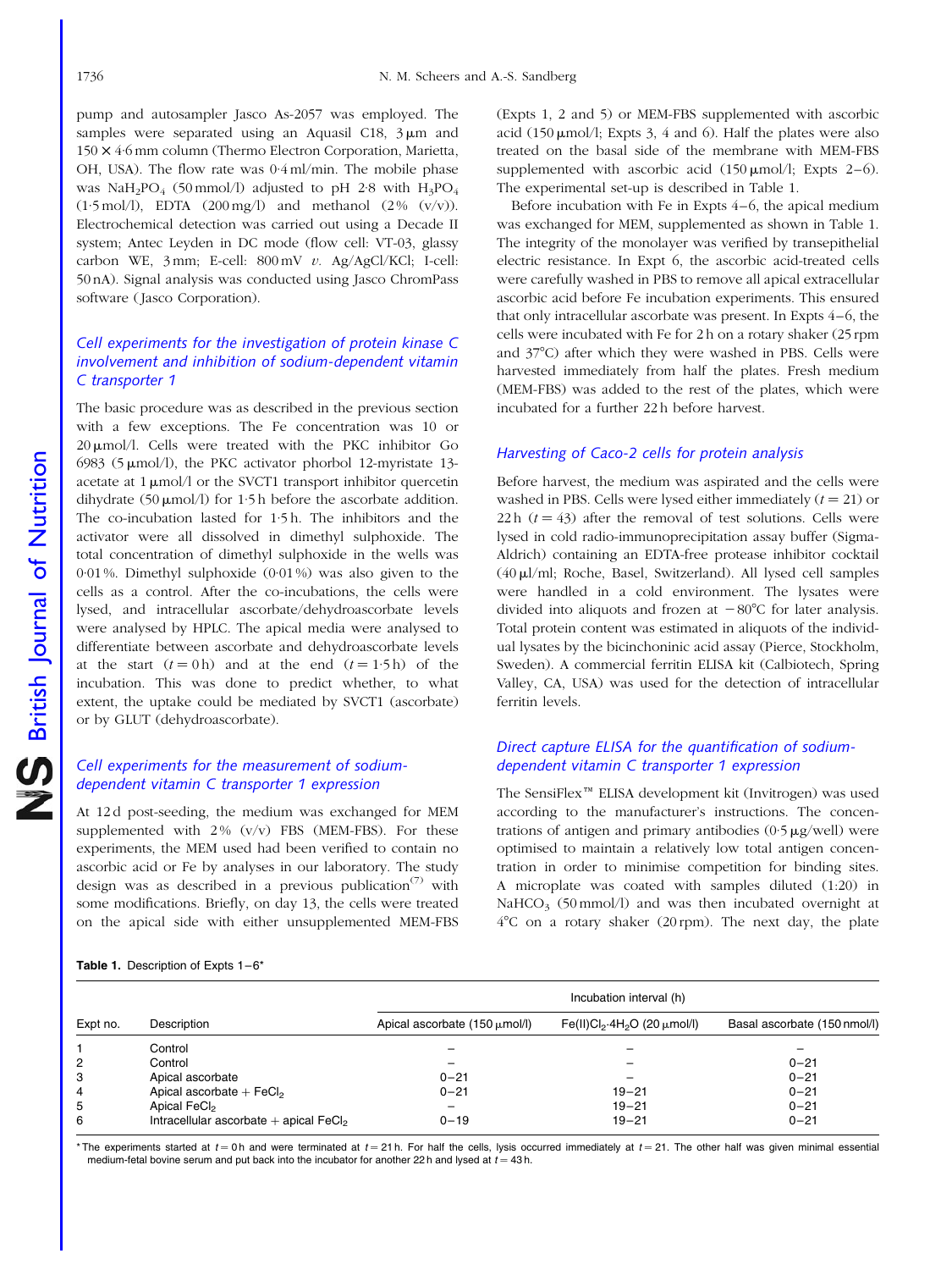<span id="page-4-0"></span>

Fig. 1. Cellular uptake and transport of ascorbic acid. The cells were incubated with Fe in the basal chamber for 24 h followed by apical treatment with ascorbic acid (150  $\mu$ mol/l) lasting for 2 h. Values are means, with standard errors represented by vertical bars ( $n$  3). Ascorbate uptake ( $\blacksquare$ ) was defined as the measured concentration of ascorbate/dehydroascorbate in the cell lysates. Ascorbate transport  $(\blacksquare)$  was estimated by measuring the concentration of ascorbate/dehydroascorbate in the basal medium.

was drained, and the wells were washed three times with PBS-Tween  $(200 \mu l)$ . After draining, PBS-bovine serum albumin  $(200 \mu l)$  was added to the wells to block unspecific binding of the antibody to the plate. The plate was again incubated overnight at  $4^{\circ}$ C while being gently agitated. On the third day, the plate was drained and washed three times in PBS-Tween  $(200 \mu l)$ . After thorough draining, the wells were treated with the primary antibody  $(0.5 \mu g)$  diluted in NaHCO<sub>3</sub>  $(100 \mu l \text{ of } 50 \text{ mmol/l})$  and then incubated for 30 min at room temperature. The plate was drained and washed three times in PBS-Tween  $(200 \mu l)$ . The secondary antibody (goat antirabbit IgG conjugated with  $\beta$ -lactamase) was diluted in PBSbovine serum albumin  $(1 \mu g \text{ in } 100 \mu l)$  and added to each well. The plate was incubated for 30 min at room temperature, protected from light. After incubation, the plate was drained and washed three times in PBS-Tween  $(200 \,\mu\text{L})$ .

Fluorocillin Green reagent (100  $\mu$ l of 9  $\mu$ mol/l) was added to each well and incubated for 30 min, protected from light. b-Lactamase activity was then detected using a fluorescence microplate reader Sapphire 2 (Tecan GmbH, Salzburg, Austria). The excitation and emission wavelengths were 490 and 525 nm, respectively. The elapsed time between the end of the incubation step and plate reading was kept constant for all experiments. The concentration of SVCT1 was then calculated from the standard curve and normalised against the total protein content of each sample. All values were within the range of the standard curve. SVCT1 expression was also analysed by Western blot using the same method as reported previously<sup> $(7)$ </sup> in order to verify the results of the ELISA.

#### **Statistics**

Experiments were performed on three batches of cells within each run, and every run was repeated on three different occasions. In addition, each trial of SVCT1 and ferritin expression studies was duplicated in order to lyse a set of experiments at two time points  $(t = 21$  and 43h). With this design, each triplicate of control cells (ascorbate or no ascorbate) could always be compared against another triplicate from the same run, giving a total of eighteen samples of control cells, verifying the reproducibility of the method. All values are reported as means of nine individual samples with their standard errors  $(n 3)$ . The significance of differences between treatments and their control was analysed by Student's unpaired two-tailed  $t$  test using Microsoft Office Excel. Differences were considered significant at  $P < 0.05$ .

#### **Results**

#### Ascorbic acid uptake

Ascorbic acid uptake across the apical membrane was increased in cells supplemented with Fe  $(FeCl<sub>2</sub>.4H<sub>2</sub>O)$  in the basal extracellular compartment compared with unsupplemented cells (difference of 285%,  $P=0.03$ ; Fig. 1). Transport of ascorbic acid across the basal membrane was also measured. The percentage transport, calculated from the intracellular ascorbate levels, across the basal membrane decreased in cells incubated with basal Fe compared with those not treated with Fe. However, the absolute amount of ascorbic acid transported was unchanged (0.11  $v$ . 0.10  $\mu$ g ascorbate/mg protein,  $P > 0.05$ ; Fig. 1). The latter result could indicate that ascorbic acid transport was already at maximum velocity, and no further increase was possible. However, these experiments need to be repeated with non-saturable concentrations of ascorbic acid, before any firm conclusions can be drawn.

During the ascorbate uptake experiments, the apical medium was analysed for ascorbate and dehydroascorbate. The first set of samples  $(10 \mu)$  was withdrawn immediately after the addition to the cells, and a second set of samples (10 $\mu$ l) was withdrawn after 1·5h of incubation. The results showed that the initial samples contained 20 (se 3) % dehydroascorbate of the total ascorbate/dehydroascorbate concentration. After 1.5h in the incubator, the dehydroascorbate



Fig. 2. Na-dependent vitamin C transporter 1 expression in ascorbatedeficient cells. The cells were incubated with either ascorbate (150  $\mu$ mol/l, 21 h; Expt 3) or Fe(II)Cl<sub>2</sub>·4H<sub>2</sub>O (20  $\mu$ mol/l, 2 h; Expt 5). After finishing the incubation, the cells were lysed immediately  $(t = 21 h, \Box)$  or 22 h later  $(t = 43 h, \Box)$ . The experimental design was according to [Table 1,](#page-3-0) except that no basal ascorbate was added. Values are means of nine samples, with standard errors represented by vertical bars  $(n 3)$ . \* Mean values were significantly different from that of the control cells  $(P<0.05)$ .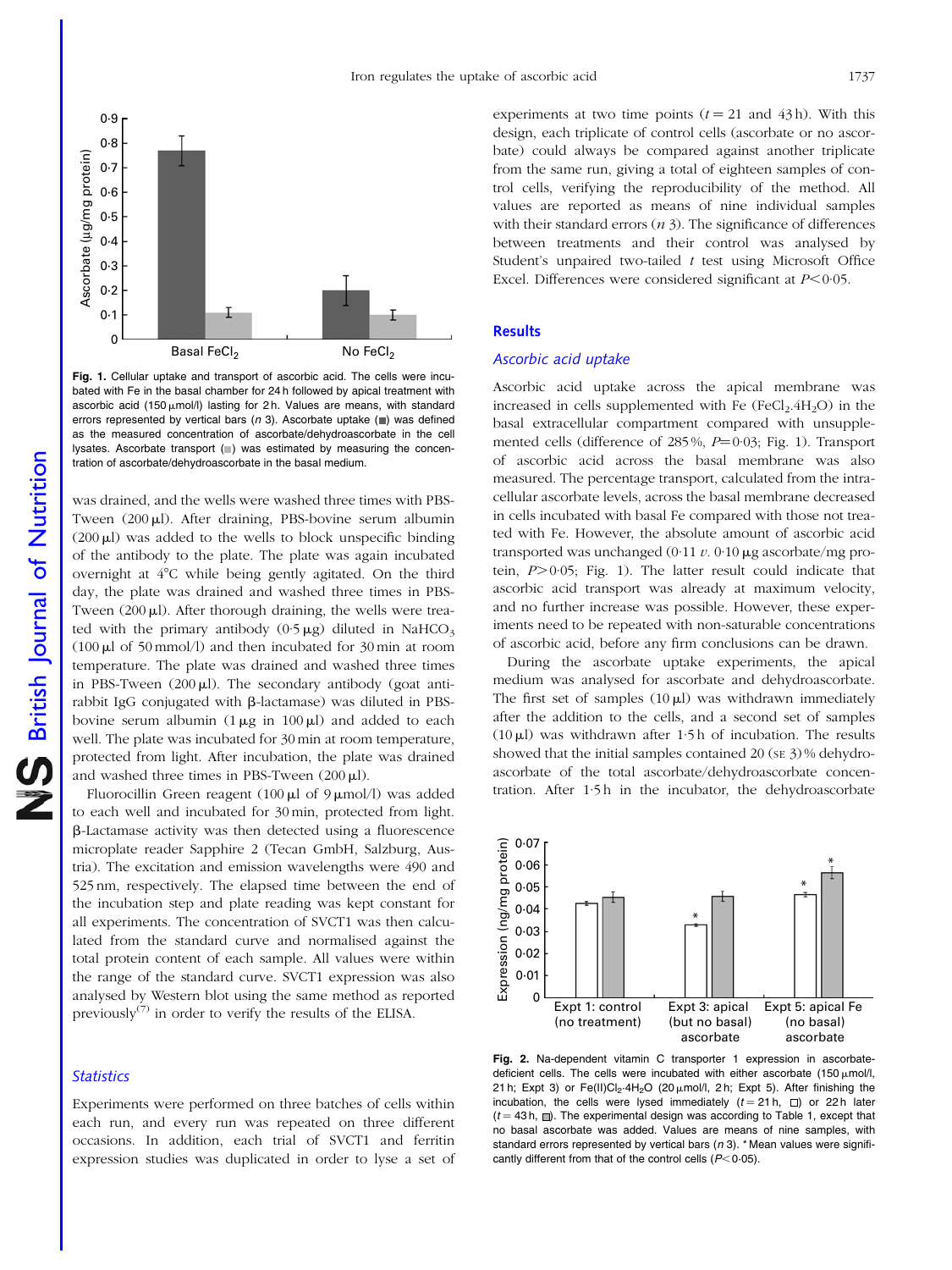<span id="page-5-0"></span>content was increased to 26 ( $SE$  4) % of the total concentration of the two measured species. The difference between the two time points was not statistically significant. It is worth noting that the total concentration of ascorbate and dehydroascorbate was reduced by 18 (se 5)% during the 1.5 h of incubation.

#### Sodium-dependent vitamin C transporter 1 expression

When ascorbate-deficient cells were exposed to apical Fe (Expt 5), SVCT1 protein expression increased by 23·7 (SE 5)%  $(P=0.02)$  v. control cells (Expt 1) at  $t = 43$  h. This increase was detectable at  $t = 21$  h, 2 h after the addition of Fe  $(9$  (se  $2)\%$ ,  $P=0.05$ ; [Fig. 2,](#page-4-0) Expt 5). This result suggests that the regulation of SVCT1 expression by Fe could be a relatively fast response compared with, for example, ferritin expression. Ferritin is regulated at the mRNA level by the Fe-responsive element/Fe-regulatory protein pathway, where the effect of Fe administration is not apparent after 2h. SVCT1 mRNA does not show any significant sequence similarities with iron-responsive element (IRE) sequences from ferritin or ferroportin mRNA according to the Internet-based nucleotide Basic Local Alignment Search Tool (Blastn; National Center of Biotechnology Information, Bethesda, MD, USA). SVCT1 expression was significantly decreased 2 h after the apical addition of ascorbic acid to ascorbic aciddeficient cells  $(22.4 \text{ (sE 2)}\%, P=0.05; \text{Fig. 2, Expt 3}).$  However, after 22 h with unsupplemented medium, the levels of SVCT1 were normalised, which further supports a fast regulatory mechanism.

The ascorbic acid transporter protein SVCT1 was slightly up-regulated (10 (se 2)%,  $P=0.05$ ) in the presence of basal ascorbic acid as observed at  $t = 21$  h (Fig. 3, Expt 2). Caco-2 cells with replete ascorbic acid levels did only moderately respond to apical treatments with ascorbate and/or Fe  $(-5.25 \text{ (s} \text{E} 4)\%$ , Fig. 3, Expt 4,  $t = 43 \text{ h}$ ,  $P = 0.05$ ; Expts 5–6; no significant changes;  $P > 0.05$ ). The relatively weak response

(Expts 4–6) suggests that the effect of Fe on ascorbic acid uptake is dependent on the availability and/or cellular status of ascorbic acid. However, in Expt 4 where the change was significant, the ferritin levels were higher than in Expts 5–6. It should also be remembered that a relatively small change in total SVCT1 levels might give rise to a considerably higher response in ascorbic acid uptake.

To verify the ELISA results, SVCT1 expression was also estimated by Western blot analyses for random samples of treatment and controls. The Western blots showed an increase in SVCT1 expression when ascorbic acid-depleted cells exposed to apical Fe were analysed at  $t = 21$  h and had an even greater increase at  $t = 43$  h (data not shown), verifying the trends measured by ELISA ([Fig. 2,](#page-4-0) Expts 1 and 5). The correlation between the increased ascorbate uptake and the increased SVCT1 expression was evidenced by treating the cells with the reversible SVCT1 inhibitor quercetin. Quercetin  $(50 \mu \text{mol/l})$  decreased the uptake of ascorbate in Fe-treated cells by 68% (1.34 (SE 0.07) v. 0.4 (SE 0.05)  $\mu$ g/mg protein,  $P=0.00001$ ).

#### Possible involvement of protein kinase C

PKC inhibition by Go 6983 did not increase ascorbate uptake. Indeed, Go 6983 decreased ascorbate uptake by 20 (SE 5) %  $(P=0.04)$  regardless of Fe status. PKC activation by phorbol 12-myristate 13-acetate decreased ascorbate uptake significantly, as expected, by 84 % (data not shown) irrespective of Fe status, suggesting that the Fe- stimulatory effect of ascorbate uptake is not facilitated by changes in PKC-mediated trafficking. Phorbol 12-myristate 13-acetate has been shown to affect PKC-stimulated trafficking from the cell surface to the  $cytosol<sup>(14)</sup>$  and vice versa<sup>(16)</sup>. The results of the present experiments do not necessarily exclude the involvement of PKC isoforms in Fe-stimulated ascorbate uptake. Further studies need to be conducted.



Fig. 3. Ferritin and Na-dependent vitamin C transporter (SVCT1) expression in ascorbate-replete cells. Ferritin and SVCT1 protein expression in Caco-2 cells grown on inserts. Ferritin values have been divided by 500 ( $\Box$ ). The medium in the basal chambers was supplemented with ascorbate (150  $\mu$ mol/l, Expts 2–6). See [Table 1](#page-3-0) for an explanation of the different combinations of Fe and ascorbate used in each experiment. After finishing 2 h of Fe incubation, the cells were lysed immediately (SVCT1 at  $t = 21$  h,  $\Box$ ) or 22 h later (SVCT1 at  $t = 43$  h,  $\Box$ ). Values are means of nine samples, with standard errors represented by vertical bars. \* Mean values were significantly different from that of the control cells (with basal ascorbate;  $P < 0.05$ ).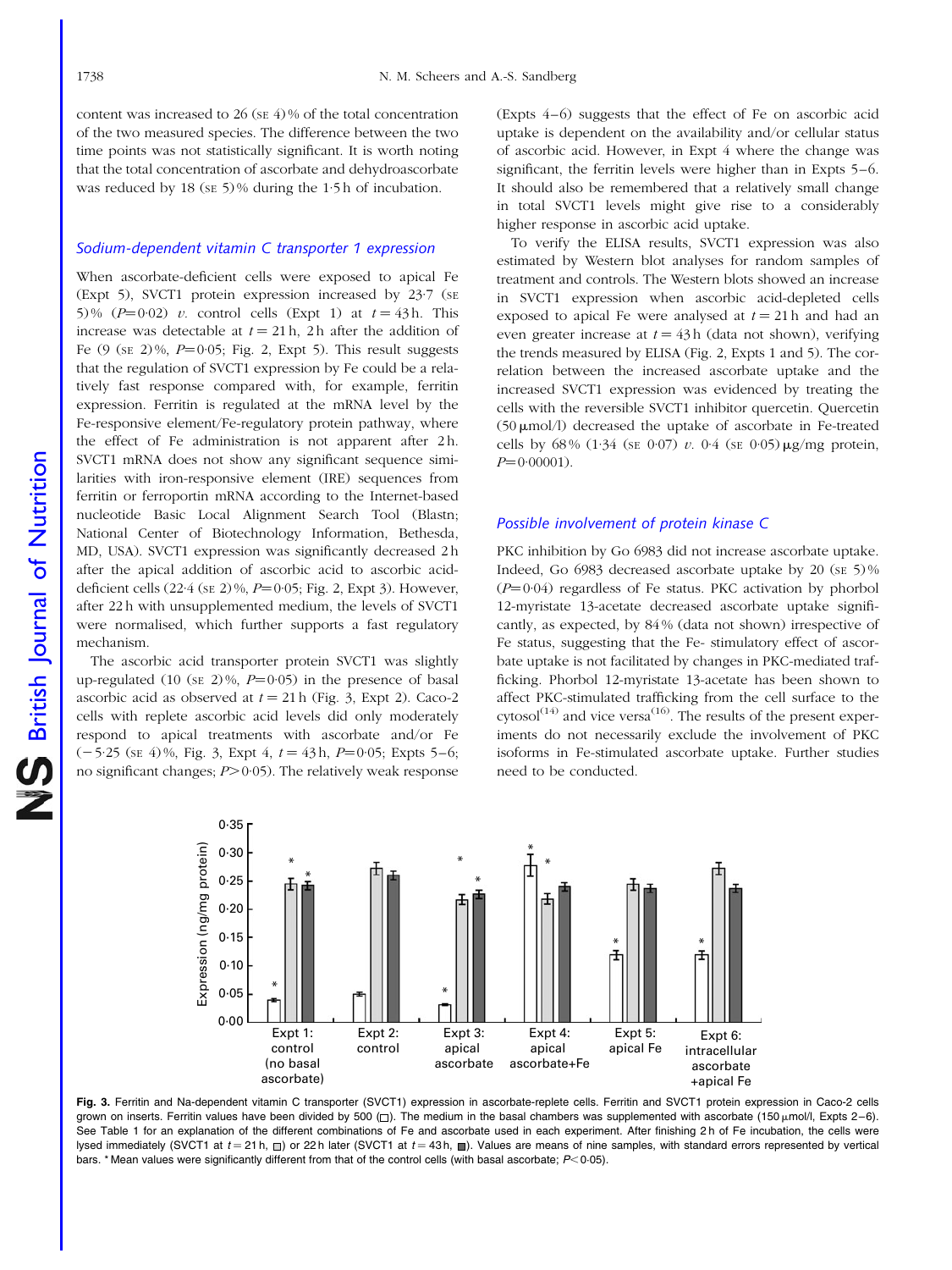#### Intracellular ferritin expression

Caco-2 cells grown on inserts with ascorbate in the basal compartment showed significantly higher baseline ferritin expression (22 (se 7)%;  $P=0.05$ ) compared with cells grown without ascorbate in the basal chamber [\(Fig. 3](#page-5-0), Expts 1 and 2). In contrast, when cells basally replete for ascorbate were treated with ascorbate at the apical cell membrane, ferritin expression was significantly down-regulated by  $37$  (se 1)%  $(P=0.04;$  [Fig. 3](#page-5-0), Expt 3). The results for Expts  $1-3$  ([Fig. 3](#page-5-0)) are in accordance with the previous data from our laboratory (N. M. S. and A.-S. S., unpublished results), suggesting that the effect of ascorbate at the apical membrane is different from the effect at the basolateral surface. The apical membrane was found to be impermeable to ascorbate leaving the cell. The findings were confirmed by the analysis of the basal, intracellular and apical compartments of ascorbate-replete control cells. HPLC analysis showed that only the apical medium was devoid of ascorbate.

In the present study, when the Caco-2 cells were supplied with basal ascorbate, there was no observable difference in ferritin levels between cells that were treated with apical Fe ([Fig. 3](#page-5-0), Expt 5) and those treated with intracellular ascorbate and apical Fe [\(Fig. 3](#page-5-0), Expt 6). Due to the earlier observed transport of ascorbate from the basal chamber to the cell interior, this outcome was expected as the treatments were effectively the same. The basal influx of ascorbate is likely to be mediated by the GLUT 1, -3 and -4 transporters, which normally function as glucose transporters but which also transport dehydroascorbate<sup>(13)</sup>.

#### **Discussion**

There have been many studies on Fe metabolism and the importance of maintaining an adequate Fe status in humans. For many years, there have been general recommendations to ingest ascorbic acid in order to stimulate Fe uptake in the small intestine. In the present study, we have demonstrated the involvement of Fe in the up-regulation of the vitamin C transporter protein SVCT1 in ascorbate-depleted human intestinal Caco-2 cells. We have also shown that ascorbic acid uptake was increased if intracellular Fe levels were increased, and we have proved the correlation between the increased expression of the SVCT1 transporter and ascorbic acid uptake. These results are important as they change our view of the relationship between ascorbic acid and Fe intake.

A study by Nú $\hat{n}$ ez *et al.*<sup>(17)</sup> has shown that the extracellular availability of Fe determines whether the Fe influx and efflux transporters Nramp2 and ferroportin will localise to the apical or the basal membrane in Caco-2 cells. The consequence of this mechanism for the present study is that both apical and basal supplementation of Fe will contribute to an increase in intracellular Fe concentration caused by apical or basal influx via Nramp2. The basal influx of Fe is also affected by transferrin originating from the FBS-supplemented medium.

In the present study, total cellular SVCT1 expression increased by approximately 24 %, when the cells were exposed to Fe. This measurement was made 22 h after an Fe

uptake experiment that lasted for 2 h in total. In contrast, an increase in ascorbic acid uptake of 285 % was observed after basal Fe supplementation for 24 h. This difference in experimental design could possibly explain the very pronounced effect that Fe supplementation had on ascorbic acid uptake compared with the effect on SVCT1 protein expression. There could also be other regulatory mechanisms that affect the effective uptake of ascorbic acid, such as increased transport capacity or intracellular redistribution, which is a common mechanism for other transmembrane transport systems, for instance Nramp2 and ferroportin-1 as described earlier<sup>(17)</sup>. However, we observed an effect on the total protein expression of SVCT1 when cells were exposed to Fe.

A study by MacDonald et  $al$ .<sup>(10)</sup> has shown that an increase in the extracellular ascorbate level leads to the downregulation of SVCT1 mRNA in Caco-2 cells. In the present study, we found an initial decrease, on the protein level, that normalised after approximately 24 h. The results reported by MacDonald *et al.* might lead to the conclusion that the regulatory effect of ascorbate on SVCT1 takes place at the mRNA level. As observed in the present study, the cellular response at the protein level occurred so rapidly that it seems likely that the regulation of SVCT1 also occurs at the translational level.

We conclude that Fe stimulates the uptake of ascorbate and the expression of the SVCT1 transporter protein in human Caco-2 cells. This stimulatory effect is greater when the ascorbic acid level in the cell is low.

#### Acknowledgements

The present study was funded by the Swedish Council for Environment, Agricultural Sciences and Spatial Planning (Formas; grant no. 222-2004-1889) and the Dr Per Håkansson Foundation. The authors state that there are no conflicts of interest. We are grateful to Nils-Gunnar Carlsson for expert technical assistance regarding the ascorbic acid analyses. N. M. S. provided the hypothesis, designed the experiments and performed the study. A.-S. S. contributed to the present study through planning and supervision of the entire work.

#### **References**

- 1. Nishikimi M & Yagi K (1991) Molecular basis for the deficiency in humans of gulonolactone oxidase, a key enzyme for ascorbic acid biosynthesis. Am J Clin Nutr 54, S1203–S1208.
- 2. Burns JJ (1957) Missing step in man, monkey and guinea pig required for the biosynthesis of L-ascorbic acid. Nature 180, 553.
- 3. Olmedo J, Yiannias JA, Windgassen EB, et al. (2006) Scurvy: a disease almost forgotten. Int J Dermatol 45, 909–913.
- 4. Jialal I & Grundy SM (1991) Preservation of the endogenous antioxidants in low density lipoprotein by ascorbate but not probucol during oxidative modification. Clin Invest 87, 597–601.
- 5. Hallberg L, Brune M & Rossander L (1986) Effect of ascorbic acid on iron absorption from different types of meals. Studies with ascorbic-acid-rich foods and synthetic ascorbic acid given in different amounts with different meals. Hum Nutr Appl Nutr 40, 97–113.